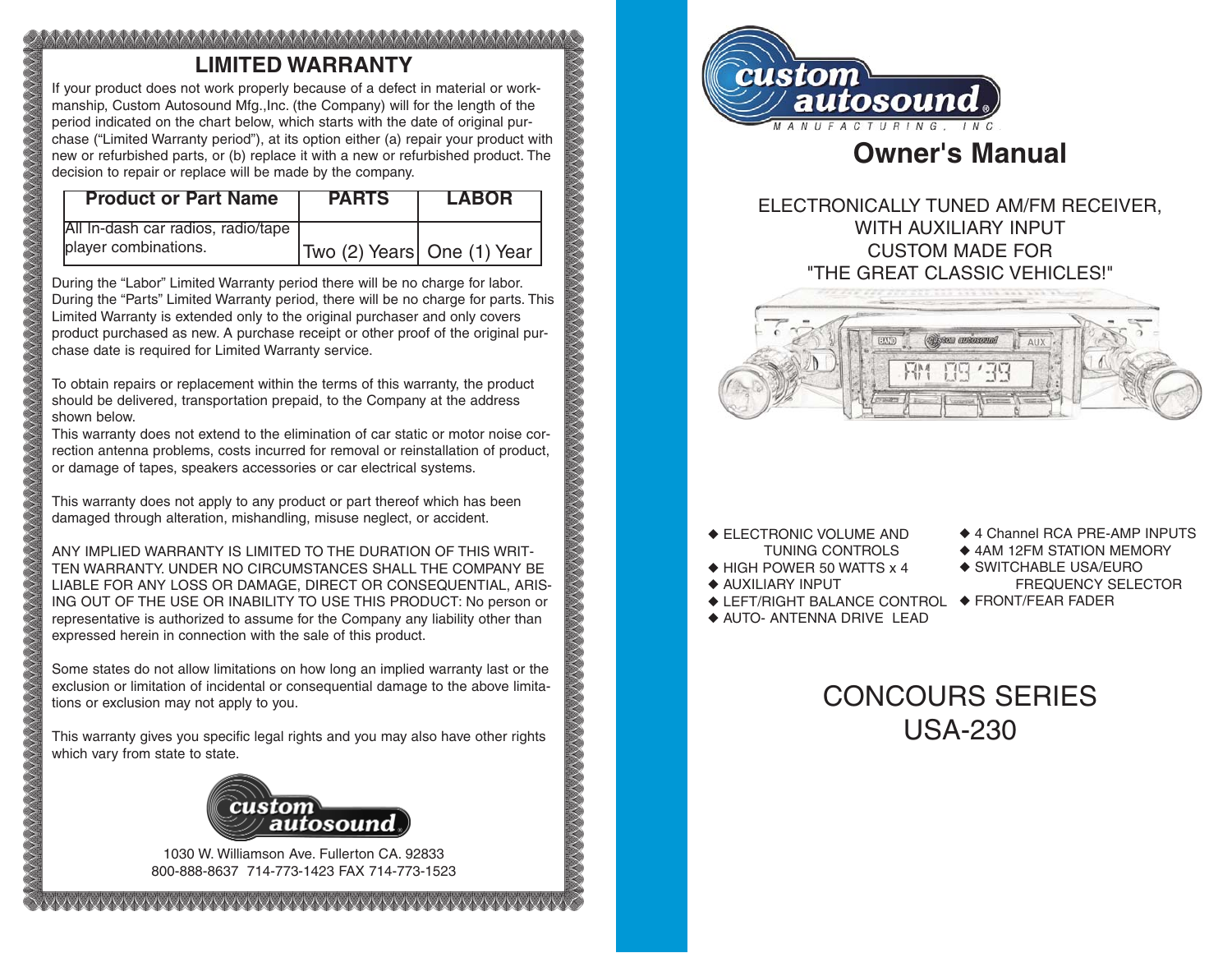

# **Table of Contents**

| Low Level Output Connection 4 |
|-------------------------------|
|                               |
|                               |
|                               |
|                               |
|                               |
|                               |
|                               |
| Noise Suppression 10-11       |
|                               |
|                               |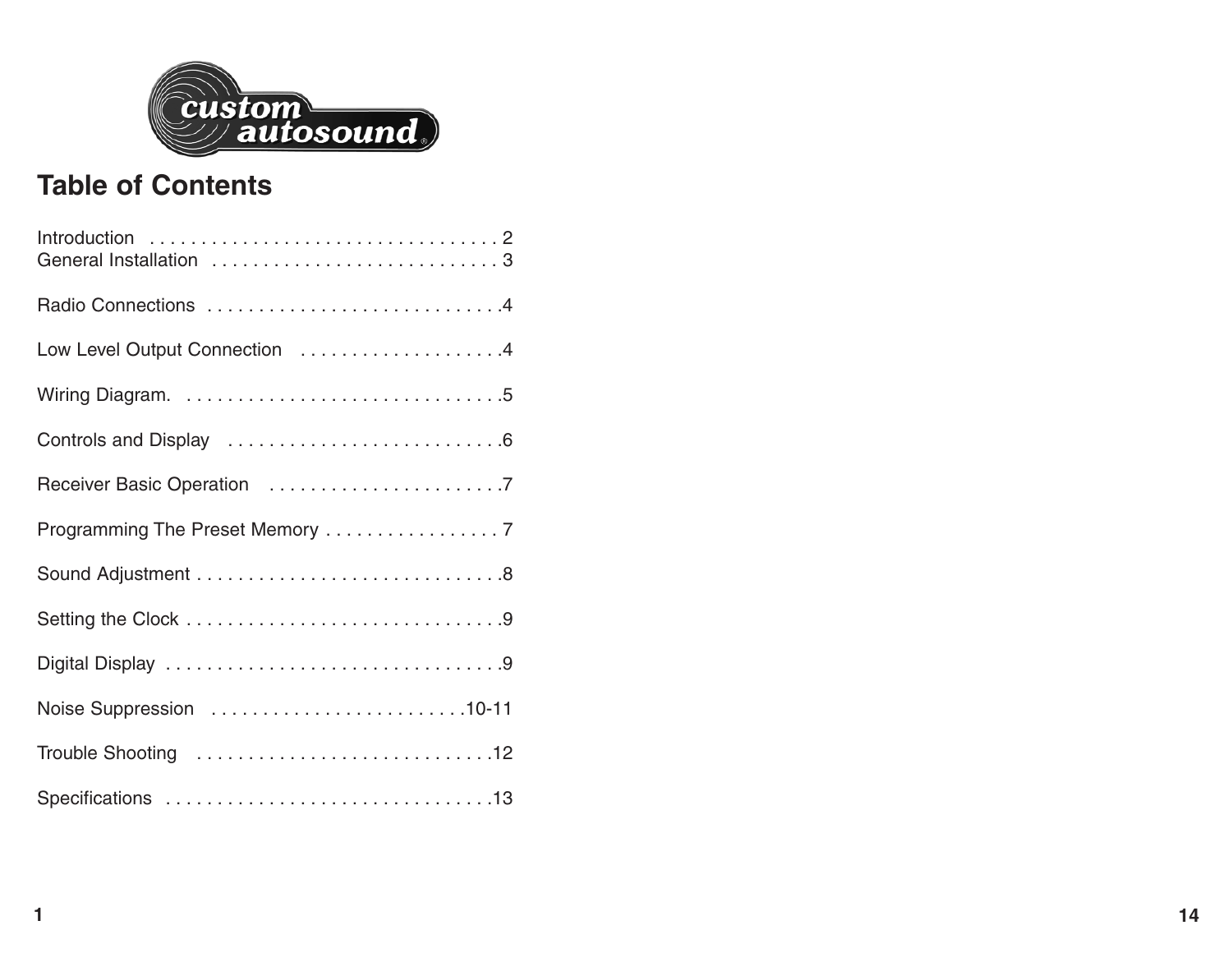# **Radio Specifications**

## **FM Section**

| Frequency Range 87.5-108 MHz |  |
|------------------------------|--|
| Image Rejection 50dB         |  |
| Quieting Sensitivity 4uV     |  |
|                              |  |
| IF Rejection 60dB            |  |

#### **AM Section**

| Frequency Range 530-1710KHz |  |
|-----------------------------|--|
| S/N Ratio 50dB              |  |
|                             |  |

| IF Frequency 450KHz |  |
|---------------------|--|
| Sensitivity 20uV    |  |

System Power . . . . . . . . . . . . . 200 Watts THD . . . . . . . . . . . . . . . . . . . . . . .0.5%

IF Frequency . . . . . . . . . . . . .10.7MHZ Sensitivity . . . . . . . . . . . . . . . . . . .2.6V S/N Ratio . . . . . . . . . . . . . . . . . .60dB Capture Ratio . . . . . . . . . . . . . . .1.5dB Separation . . . . . . . . . . . . . . . . . . 35dB

## **Audio Section**

| Output Channel 50X4               |
|-----------------------------------|
| Output Impedance 4ohm per speaker |
| Response 30Hz-18KHz               |

#### **General**

|    | Power Supply 12VDC Negative Ground                             |
|----|----------------------------------------------------------------|
|    | Speaker impedance 4-8 ohm                                      |
|    | Stand-By Current 0.02A                                         |
|    | Chassis  200mm(7 $\frac{7}{8}$ ")(w)X50(2 - $\frac{1}{4}$ ")mm |
| ٠. | $X150(5\frac{7}{8})mm(D)$                                      |

# **Introduction**

Thank you for your purchase of a Custom Autosound radio.

This factory made AM/FM receiver is specifically designed and manufactured for your classic special interest vehicle. It is a reflection of over 30 years of customer feedback regarding preferred features,vehicle compatibility, cosmetics and quality components.

The quality of the components and various parts that are used in our radios were developed in a California audio research laboratory. The laboratory researched and assembled the finest affordable radio tuner and amplifier sections.

Custom Autosound and its staff own over 16 classic special interest cars and trucks. These vehicles are used for research and development, car shows meets and much personal pleasure. We find that our custom radios only sound as good as the speakers they are matched with and a quality installation.

We also manufacture a full line of rear and dual front and dual voice coil speaker assemblies to fit in the original speaker areas, rear and overhead speaker assemblies and custom radios for over 300 different year groups and makes of classic vehicles plus Secretaudio the hideaway AM/FM CD Controller radio for any vehicle.

Your Custom Autosound authorized dealer has information regarding our speakers and special speaker assemblies, as well as information regarding custom radios for cars other than yours.

Again, we thank you for your purchase! You have increased the value and "Driving Pleasure" of your classic without damaging the originality.

Regards, Carl Sprague President Custom Autosound

It Is advised that you do Not return defective units to your dealer. There is generally no "exchange" e.g.(as is standard Electronics Industry Policy). Also, most dealers do not have radio technicians, test benches, etc and a return to factory through a dealer can extend turn-around times by weeks!

Please call Custom Autosound, requesting technical assistance if a problem occurs. We will gladly trouble shoot/advise step by step.

If your unit is in need of repair, Please ship to us, UPS preferably. We will repair or replace and return ASAP! Normal turn around time is 7 business days plus shipping time.

Custom Autosound Mfg, Inc. 800-888-8637 1030 West Williamson Ave Fax 714-773-1523 Fullerton, CA 92833 www.custom-autosound.com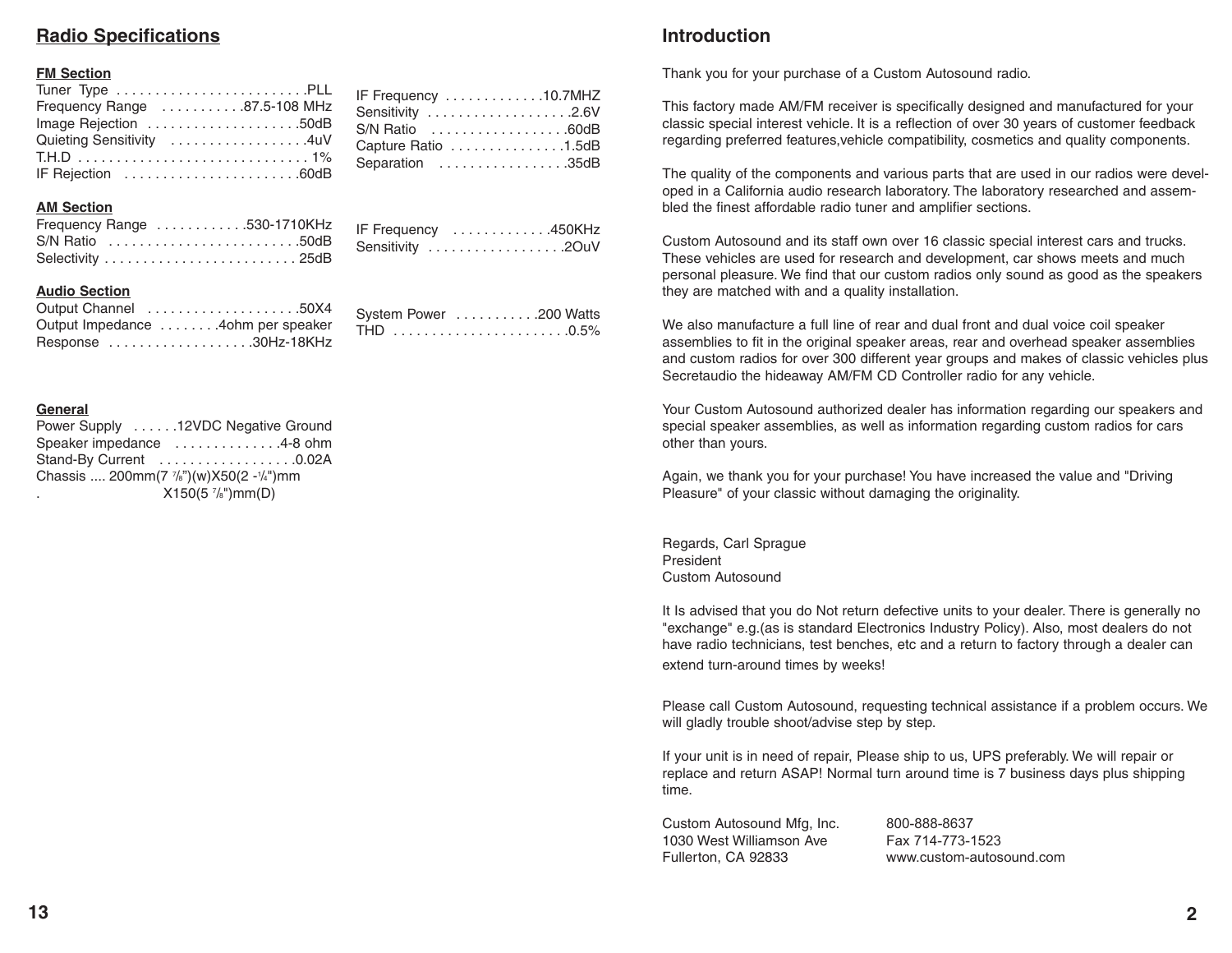# **General Installation**

Thank you for your purchase of this Custom Autosound product!

Owner- Installer: Please review installation instructions and owners manual.

Keep in mind that your radio and/or speakers are custom equipment designed specifically for your year vehicle. It should be handled carefully and installed preferably by an auto radio specialist. We suggest that you "Bench Test" the unit before installation, as we do, prior to shipment.This is to insure that the equipment functions properly before the time is spent on installation. This way, if a careless installation occurs and the unit becomes "fried" or some other possible damage, the installer is responsible. Shipping damage does occasionally occur. If you should suspect shipping damage, please contact the delivery company at once.

Please read the owners manual thoroughly before using your radio.

It is recommended that you disconnect the negative lead from the battery before installing any electronic equipment in your vehicle. Reconnect when wiring is complete.

First, you will need to remove the knobs of your current radio, bezels and shaft nuts. Unplug the main wire harness and speaker leads from the back of the radio. Disconnect antenna lead and remove mounting strap from the back of the radio. The radio is now ready to be removed from the dash. Check the original radio for signs of water or oil damage from leaks. If leaks are present, do not install the new radio. Water, oil or any other liquid damage is not covered under the new radio warranty.

REAR MOUNTING STRAP OMISSION VOIDS WARRANTY!

Attach the rear mounting strap to rear of radio. Install the radio from behind the dash. Now attach the mounting strap to the dash or firewall using an existing bolt or screw. Now install any outer custom trim bezel, if one was furnished for this application and attach shaft nuts to secure the radio in the dash. Once the radio is centered and secured, you can install the knobs.

Please refer to wiring instructions on page 4&5.

Plug in antenna lead On speaker hook up make sure the positive lead goes to the positive terminal and the negative lead to the negative terminal of the speakers. A minimum of two (or one dual) speakers is required for this stereo radio. DO NOT CONNECT ANY TWO SPEAKER LEADS TO EACH OTHER OR TO VEHICLE GROUND. Radio damage will occur. If less than four speakers are used, tape off remaining speaker leads to prevent a short.

Plug in or wire the red power wire to a switched 12volt source. Plug in or wire the orange memory wire to a constant 12volt source. Wire the black ground wire to a clean, solid chassis point or original ground wire from the factory radio.

Good Listening! Audio quality is only as good as speaker quality!

| <b>Problem</b>                                                   | <b>Cause</b>                                                                                                                                                        | <b>Solution</b>                                                                                                                                                                                   |
|------------------------------------------------------------------|---------------------------------------------------------------------------------------------------------------------------------------------------------------------|---------------------------------------------------------------------------------------------------------------------------------------------------------------------------------------------------|
| NO Lights, NO Sound                                              | Power Lead:Red Wire not<br>connected or Power not get-<br>ting to radio. Orange wire not on these wires and verify<br>connected or power not get-<br>ting to radio. | Check both fuse's in filter<br>box.Check all connections<br>that radio is getting<br>12Volts on both wires.                                                                                       |
| Lights but No Sound                                              | Power Lead:Orange Wire not Check fuse in filter<br>Connected or power not get- box. Check all connections<br>ting to radio                                          | on this wire and verify that<br>radio is getting 12Volts on<br>this wire                                                                                                                          |
| Lights, Numbers<br>Displayed but No Sound                        | Problem with a speaker or<br>speaker wire                                                                                                                           | Verify all speakers used<br>are 4ohm or greater. Verify<br>that none of the speakers<br>are going to ground.<br>Verify that none of the<br>speaker wires are shorting<br>to themselves or ground. |
| Sound only heard on<br>one side<br>Noise with Radio<br>Reception | Speaker wires disconnected<br>Balance control set to one<br>side<br>Antenna not fully extended<br>Car underneath Fluorescent<br>lights                              | Check all connections<br>Adjust balance control to<br>center position<br>Extend antenna to full<br>length.<br>Back vehicle out of garage<br>and test again                                        |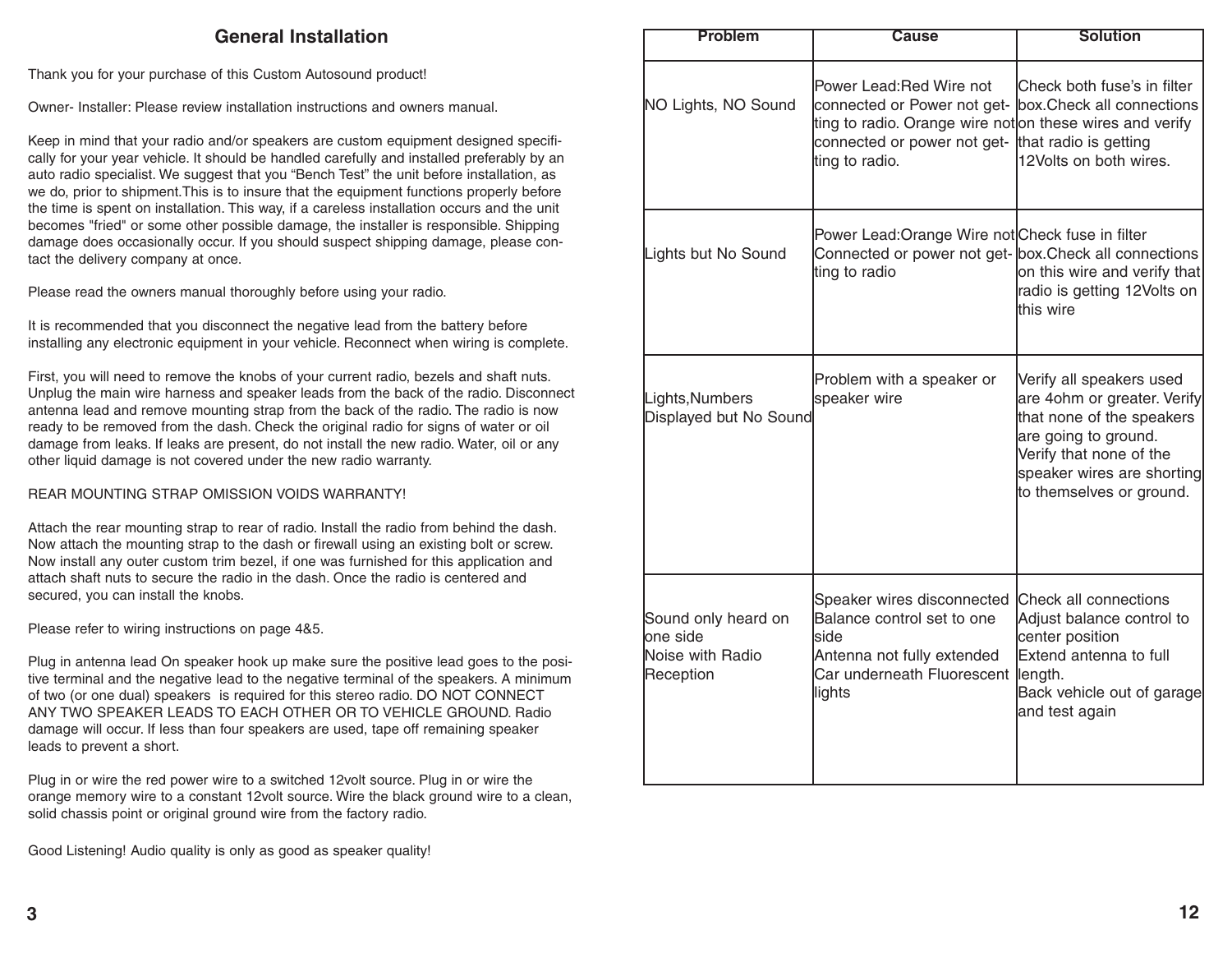## **Antenna Noise**

A static or crackle heard through the speakers, usually when the car is running, but sometimes present with the ignition off. If a crackling static if present, follow the steps outlined below to confirm the antenna as the source of the noise.

1. Start the car engine.

2. Switch on the USA-230.

3. Adjust the volume so that noise is audible.

4. Reduce volume setting of the car stereo but do not switch it off. If noise decreas es or disappears, the signal is most likely being picked up by the car antenna. If the noise persists after following the steps listed below, proceed to ignition Noise.

## **Elimination**

1. Test or have tested the antenna lead for any breaks or shorts. Signs of crimping, kinking fraying or rust usually indicates damage to the cable. Replace the antenna or cable if necessary.

## **Ignition Noise**

A popping or crackling noise heard through the speakers. The noise will vary as the engine rpm varies. The noise will Only be present with the engine running

# **Elimination**

1. Install an L.C. Filter Network in the power lead of the USA-230. The filter should be . rated at a minimum of 3 amps.

2. Inspect spark plug and distributor cable for signs of wear or damage. Replace as necessary using resistor cable only. Metal conductor ignition cables increase . static interference.

NOTE: Do not use spark plug or distributor noise filters as these can create more problems than they can solve. They decrease the quality of the spark generated by the spark plugs and they may create more static than they eliminate.

# **Electrical Noise**

A popping heard when the lights, turn indicators, windshield wipers, cigarette lighter, etc. are switched on indicate a vehicle wiring deficiency. Most occurrences are minor and preset no risk to the stereo system other than the annoyance to the listener. However, severe cases may damage the speakers, minor occurrences can be remedied. A professional must attend to severe occurrences, as they present a threat to not only the stereo system but to the vehicle wiring itself.

# **Elimination**

1. Install an L.C. Filter Network in the power leads of the USA-230. The filter should be rated at a minimum of 3 amps.

2. If the noise persists, consult a professional automotive service technician.

## **A-Main Power-Red Wire B+**

Connect the RED wire  $(B<sub>+</sub>)$  to an accessory fuse that is switched OFF when the key switch is in the OFF position and is switched ON when the key switch is switched to the ON or accessory position. (This does not apply to cars with 6volt system)

# **B-Memory Back-Up-Orange Wire B+**

Connect the orange wire (memory B+) to an accessory fuse that is always ON regardless of the position of the key switch.The lead supplies power to the program memory and the clock circuit when the USA-230 is switched off.(This does not apply to cars with 6volt system)

# **C-Power Antenna (Auto-Antenna) - Yellow Wire**

This wire can be connected to the positive switch terminal of the relay for the auto antenna (if your car is equipped )or to the remote on switch of the amplifier or booster (if equipped). NOTE:DO NOT connect this wire to a negative position or to any device that requires high current Otherwise the radio may fail or become "fried". If your car is not equipped with an auto antenna,leave this wire sealed and do not allow it to short to any other positions.

# **D - Ground Wire - Black**

Connect the black ground wire to any clean paint and contaminant free area of vehicle chassis.

NOTE: Proper grounding is essential for optimum performance of your radio.

# **E - Speaker Wires**

Connect the speaker wires as shown in Figure 1.

# **Low Level Output (Line Out Jacks) Connection**

The USA-230 is equipped with low level, high impedance outputs. The low level outputs (RCA type Line Out Jack) will not drive speakers. If you are connecting an amplifier or plan on it in the future, it is recommended to use these leads. It makes for a cleaner and easier Installation.

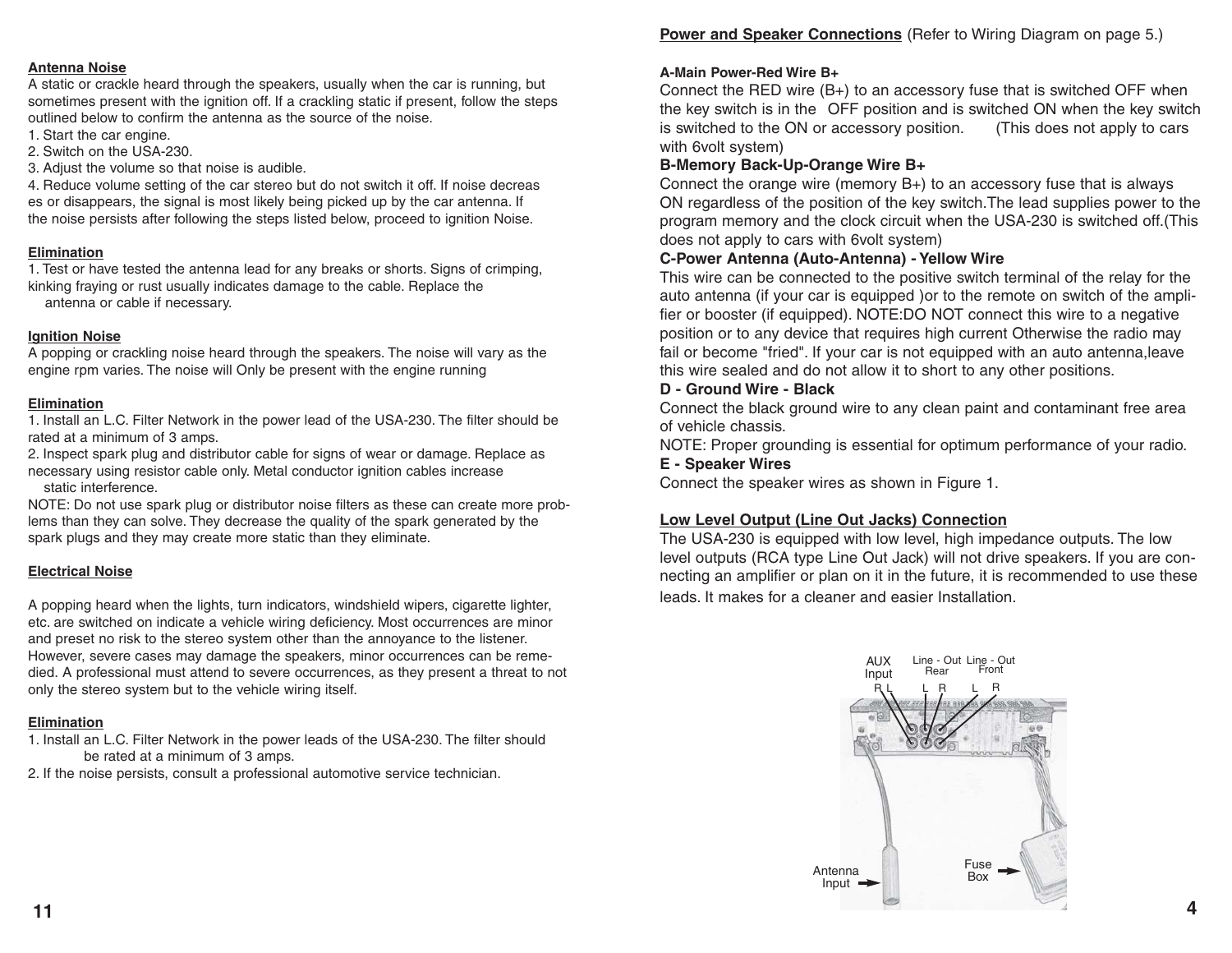

#### **Noise Suppression**

All CAM Systems are designed for maximum electrical noise rejection. In some installations however, electrical noise may affect the quality of sound reproduction. If noise is present after installing the USA-230, identify the source of the noise using the descriptions under Sources Of Electrical Noise. To eliminate the noise follow the procedures described under Elimination of the specific noise source.

#### **Noise Suppression**

- **1**-Check all ground connections. Remove paint from painted surfaces to secure a . good electrical ground.
- **2**-Check battery posts. If contacts are corroded or loose, clean and tighten both . terminals.
- **3**-Check battery or add fluid.
- **4**-Check condition of spark plug and distributor leads. Worn or damaged leads will . generate noise than can be very difficult to eliminate.
- **5**-Check installation of factory noise suppressor(s). Verify that the connections are solid. Refer to the vehicles service manual for nose suppressor location or allow a . qualified mechanic to inspect the device(s) for you.
- **6**-(Optional) Some professional installers will install a simple L.C. noise filter even if . . there is no noise present in the system. This is a simple and relatively inexpensive device available at your nearest Autosound dealer or electronic supply store. Most filters designed for car stereos carry a current rating of 3 amps or more. Follow the . manufacturers installation instructions. This filter is installed in the power lines of the . car stereo.

## **Sources Of Electrical Noise**

#### **Alternator Noise**

This noise is generally a high pitch whine present with the engine running.The pitch of the whine will vary as engine RPM varies. Alternator noise usually becomes more apparent with an electrical load to the system. Switching the headlights on usually increases the noise.

#### **Elimination**

**1.** Install an L.C.noise filter (available from your Autosound dealer or your nearby . electronic or automotive supply store) in the power lines of your USA-230. This filter should be rated at 3 amps minimum.

**2.** Start the car' s engine.switch on the lights (to accentuate the noise) and switch . . on the USA-230. If noise is still present, proceed to step 3.

**3.** Install an alternator noise filter (available from your Autosound dealer or your nearby electronic or automotive supply store). Follow manufacturer' s installation . . instructions.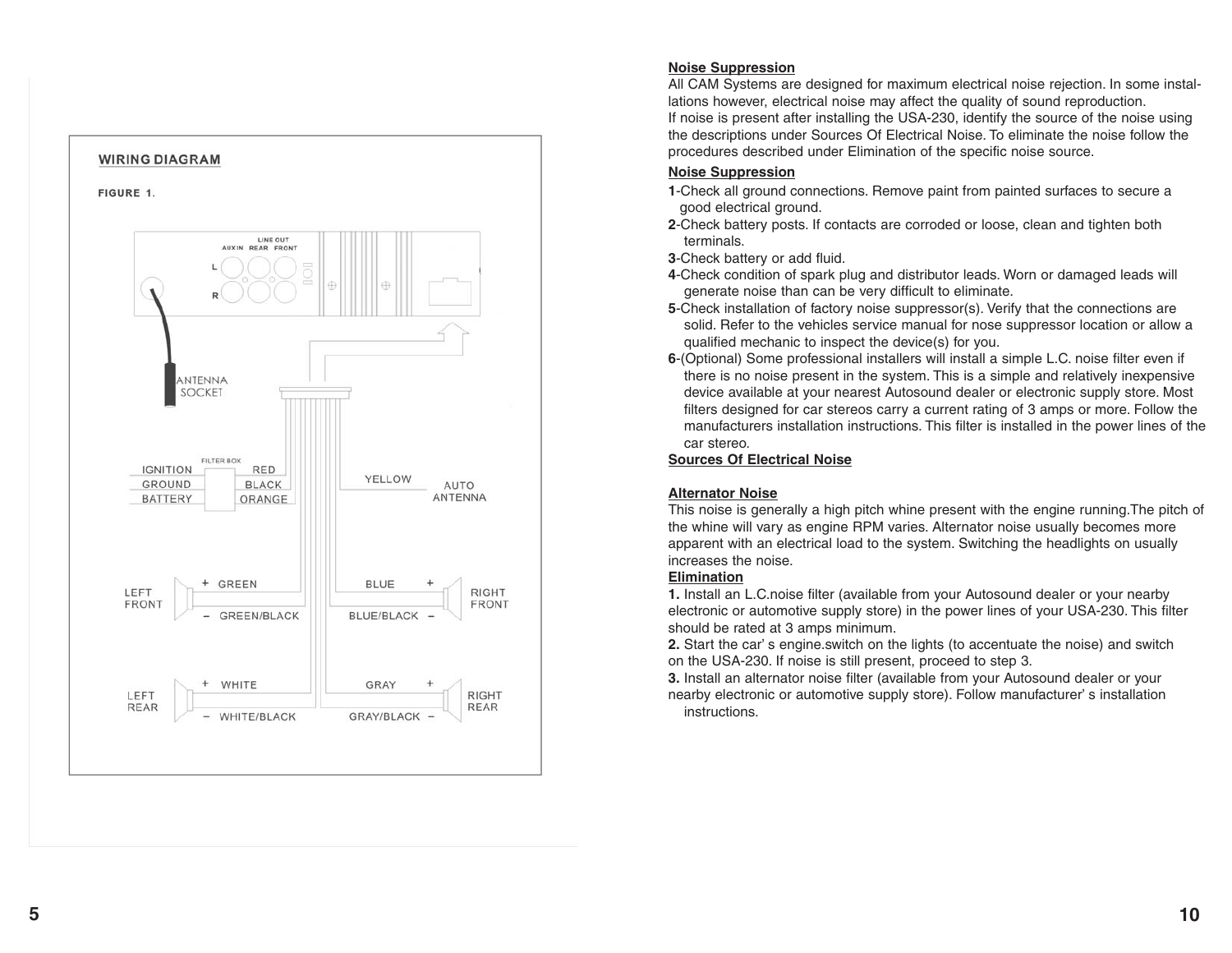#### **Setting The Time**

The following procedure must be preformed with the radio ON.

**1.** With the unit on press and release the Time/Frequency Recall Button (5) so the time is displayed.



- **2.** Press and hold in the Time/ Frequency Recall Button (5) for 5 seconds. The hour and minutes should be blinking on the display. Release the button and rotate the Manual Tuning Control (4) gently to the right, the Hour will advance. Rotating the Manual Tuning Control (4) gently to the left, the Minutes will advance. You may have to advance completely through the AM or PM hours to get the proper Hour.
- **4.** When finished setting the time, do not touch the radio. The hours and the minutes will . stop blinking, the clock will show on the display for 5 seconds, and then will revert . back to the radio station display.

#### **Digital Display**

The USA-230 features a multi-mode liquid crystal digital display(10). lt will perform as follows under various operating conditions (Page 7).

- **1.** When the USA-230 is switched OFF and/or ignition key is switched OFF the internal . circuitry will continue to keep the stations that you have preset.
- **2**. When the USA-230 is switched ON in the radio mode, the display will indicate the . currently tuned station.The time can be recalled by pressing the Menu button (5) The radio will revert back to the current station display after approximately 5 seconds.

#### **Receiver Special Functions**

**1.** Automatic Mono/Stereo(Built-ln)& Stereo Indicator

. The built-in Automatic Mono/Stereo (FMO -Frequency Modulation Optimizer) is used to improve stereo FM reception in weak signal areas without manually changing the mode.

When the FM station is too weak to receive a clear stereo signal, and noise and interference increases, the USA-230 will change its mode to Mono automatically. When the USA-230 is tuned to a strong FM signal,the Stereo Indicator (fig.4) will appear on the LCD.

#### **2. USA/EURO FREQUENCY SELECTOR**

This feature is used to select how the radio receives signals for either USA or European channel spacing. see fig.2

- (1) Disconnect the main power and the memory power.
- (2) Move the channel space switch to "USA" position.This changes the channel space to 200KHz for FM and 10KHz for AM. Move channel space switch to "EUR" position to change the channel space to 50KHz for FM and 9KHz for AM.



- 2. AM/FM1/FM2/FM3 BAND SELECT
- 3. AUX-IN / RADIO SELECT
- 4. SEEK/MANUAL UP-DOWN TUNING CONTROL / CLOCK ADJUST PUSH SELECT FUNCTION CONTROL

**12 34**

fig.2

**CONTROLS**

**5678 9 10**

AUX

- 5. TIME/FREQUENCY RECALL BUTTON
- 6. PRE-SET 1

**11**

- 7. RADIO PRE-SET 2
- 8. RADIO PRE-SET 3
- 9. RADIO PRE-SET 4
- 10. FREQUENCY DISPLAY / CLOCK
- 11. USA / EUROPE FREQUENCY CHANGE